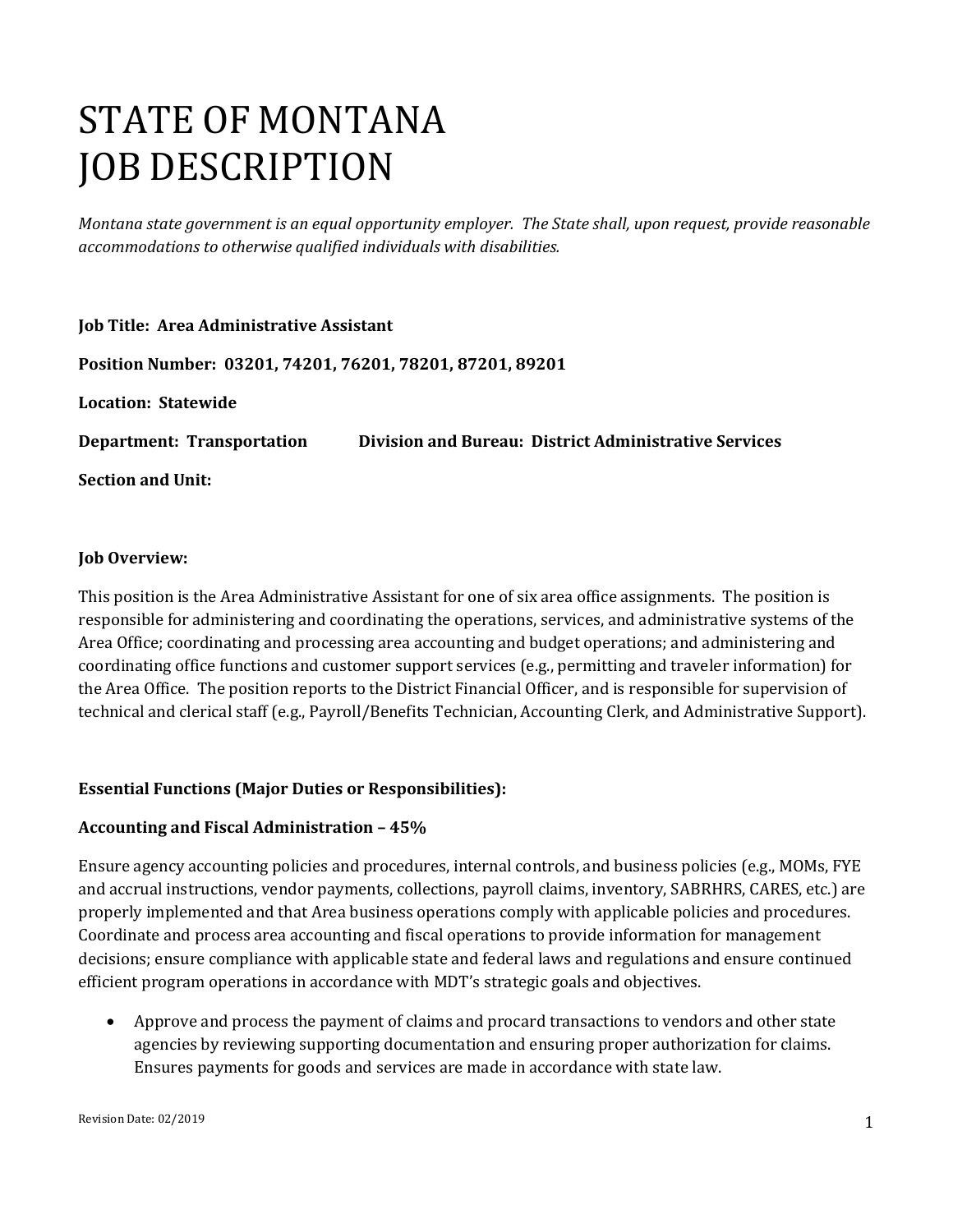- Process Area miscellaneous and maintenance Account Receivables to ensure proper billing by Administration Division of goods and services provided by the Department of Transportation. Establish miscellaneous or maintenance AR's, track charges to ensure proper coding (cost center), and provide DFO with accurate information for approval of liability release. Record miscellaneous A/R's and deposits in accordance with department and state policies and laws.
- Identify, prepare, verify and submit correcting journal entries to correct coding errors and to ensure the accuracy of financial information on the accounting systems.
- Coordinate fiscal year end (FYE) activities with Area staff to ensure that instructions are properly implemented in the Area, that information and reports (e.g., journals, reconciliations, account balances, accrual amounts, etc.) are accurate and timely, and ensure the compliance of Area business activities.
- Provide accounting support and coordination for maintenance project contract administration activities to ensure compliance with agency, federal, and professional regulations, business standards, and contract terms.
- Reconcile accounts and prepare accurate and timely transactions and reports to ensure the proper treatment of accounting transactions and the accuracy of accounting data.
- Provide consultation and technical assistance to area managers on budget and accounting status to ensure adherence to Department procedures and policies, and state policies and laws, provides technical assistance related to multiple and un-integrated financial systems such as MMS, EVMS, and Stores and reconcile unmatched MMS, EVMS, and Stores records. Notify the District Financial Officer, District Administrator, Administration Division and Area managers of potential fiscal, programmatic, or policy problem areas (e.g., budget shortfalls, personal services over-expenditures, policy noncompliance, etc.)

# **Budget – 25%**

Coordinate and process Area budget operations to provide information for management decisions; ensure compliance with applicable state and federal laws, regulations, and legislative intent; and ensure continued efficient program operations.

- Analyze historical expenditures (e.g., equipment needs, personal services costs, etc.); compile budget data; and extract and validate project accounting data to assist Area Managers in planning and allocating the Area budget. Compile Area budgetary needs for EPP and BDS based on historical expenditure experience and projected monetary requirements.
- Compile Area expenditure and administrative information to assist Area and District management in preparing biennial budget requests. Compile and verify data, create budget justifications and reports and provide information and advice to Area management on the budgeting process, supporting data, and related procedures and requirements to ensure the proper information is compiled and complete.

# **Area Office Administration – 20%**

Administer and manage the operations, services, and business systems of the Area Office to provide services to the public, ensure adequate support for projects, maximize efficiency, and ensure compliance with state and federal requirements.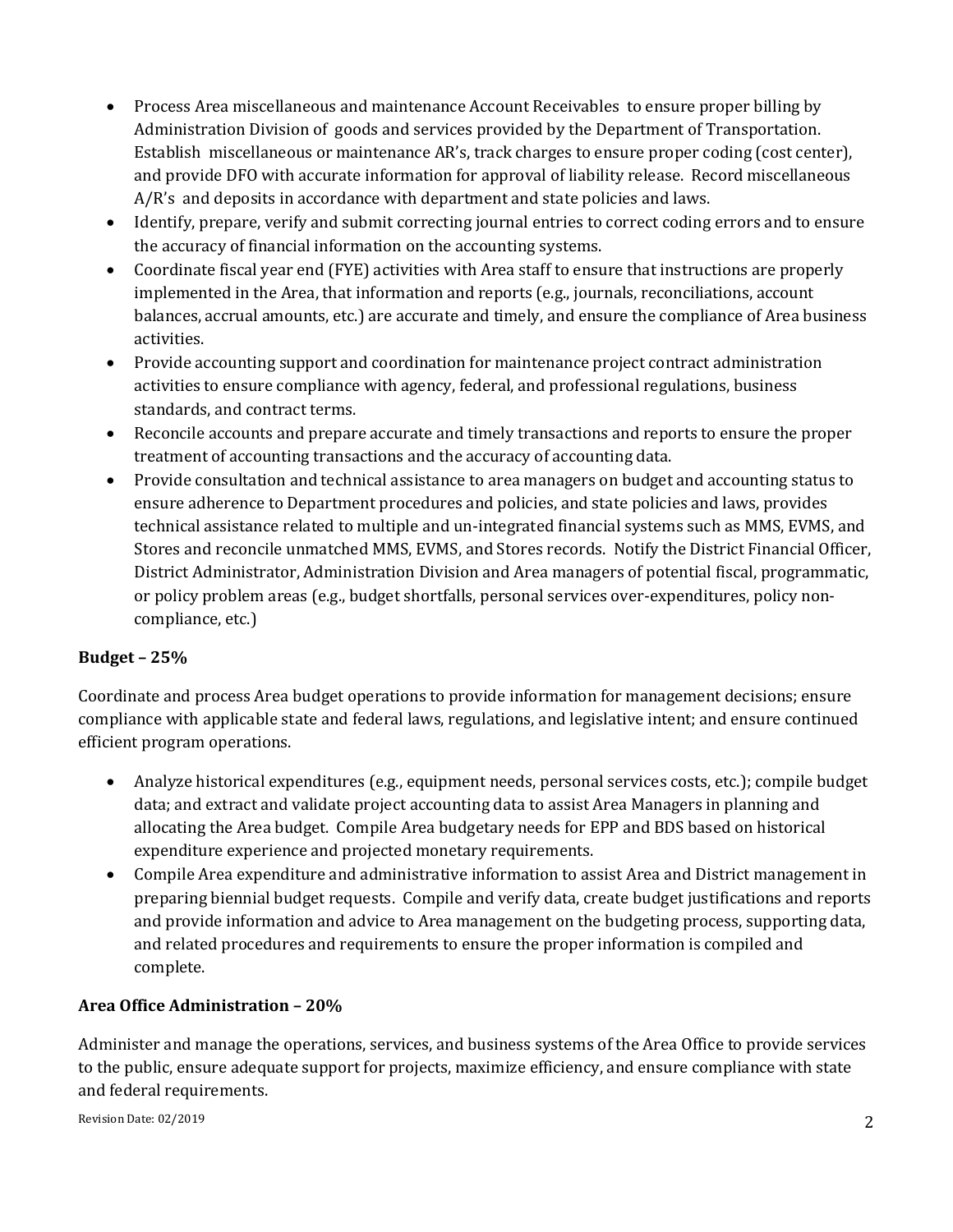- Oversee the development and monitoring of contracts for janitorial services in the Area office.
- Provide technical assistance on MCS, forage permits and load limit inquiries from the public and local and private entities by explaining or clarifying regulations, state requirements, and MDT policy, assisting with the review of permit applications to ensure compliance with guidelines, and transmitting recommended load limits for inclusion on the statewide road report or construction report.

## **Supervison – 5%**

Direct supervision of various technical and administrative staff (varies by district) to ensure development and maintenance of employee competencies as outlined in individual job profiles.

- Monitor and manage the performance of all positions directly supervised and complete performance appraisals to ensure accounting proficiency levels are maintained. Implement and monitor corrective action including discipline when necessary. Resolve staff grievances at the lowest level possible.
- Coordinate or provide training for subordinates and ensuring the efficient implementation of training programs.

### **Other duties as assigned – 5%**

Perform other related management, technical support, research, and administrative work as needed or assigned by the supervisor.

## **Supervision**

*If this incumbent supervises others, please list each employee supervised and the position number:*

The number of employees supervised is: Varies by District

The position number for each supervised employee is: various

#### **Physical and Environmental Demands:**

- Light lifting (less than 10 lbs.)
- Carry light items (papers, books, small parts)
- Remaining seated for extended periods of time, with occasional walking; standing; bending
- Occasional travel within state to attend meetings
- Operating a personal computer
- Communicate in writing, in person and over the phone
- Mediating conflicts between irate and often hostile parties
- Ability to multi-task
- Demands for accuracy in all aspects of work
- Ability to meet inflexible deadlines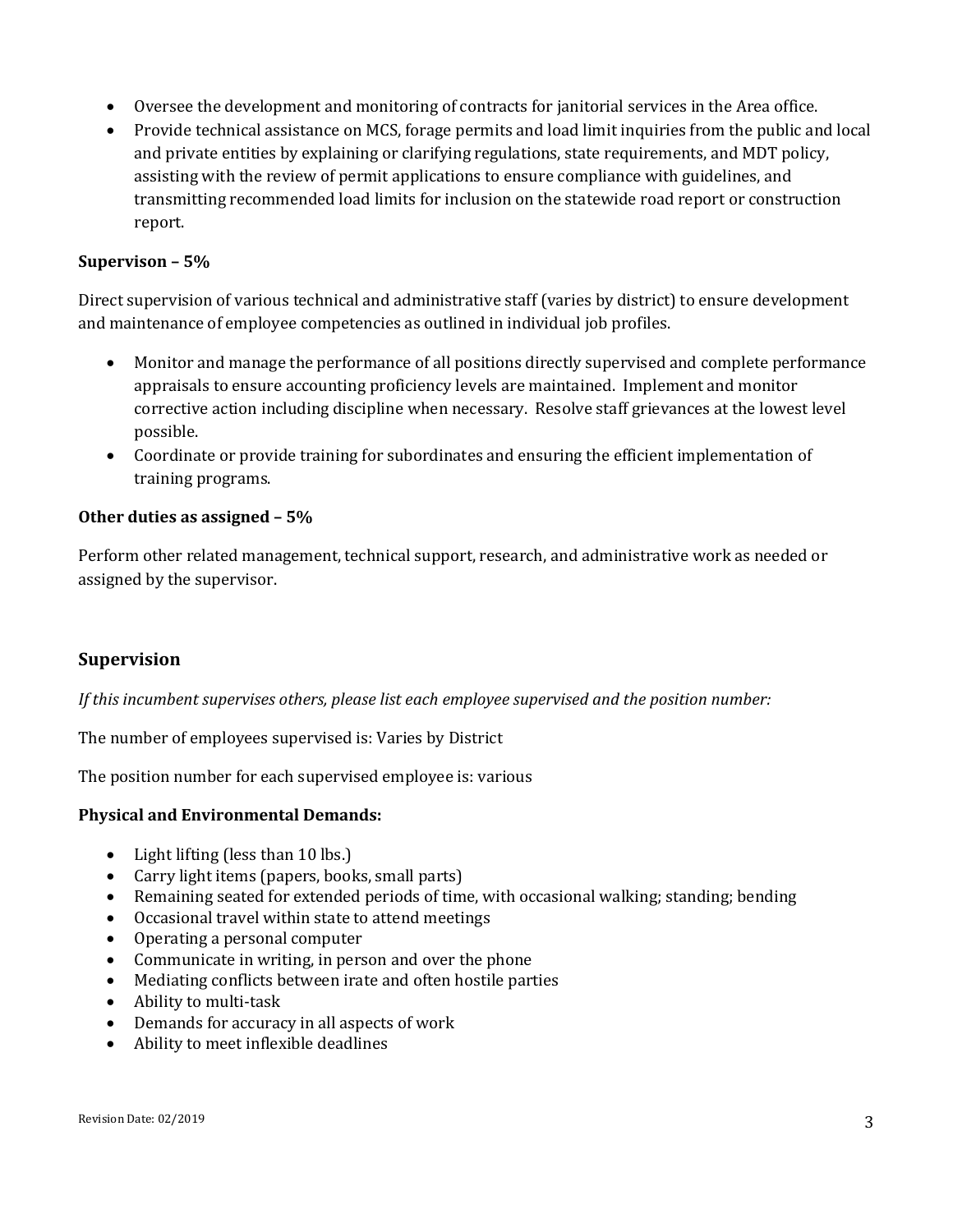## **Knowledge, Skills and Abilities (Behaviors):**

## **Knowledge:**

The position requires a thorough knowledge of office management practices and procedures; government accounting and budgeting; project tracking; travel policies and procedures; contract administration, computers and related applications [e.g., databases, word processing, spreadsheets (including Excel), MS Word, email, Internet browsers, desktop publishing, Access, etc.]; business English, spelling, and grammar; customer service techniques; technical writing; available funding and related limitations; and record retention and reporting requirements. The position requires a working knowledge of Generally Accepted Accounting Principles (GAAP); Governmental Accounting, Auditing, and Financial Reporting requirements; SABHRS; MDT funding structures; MDT management and financial systems including the PSBM, MMS, Billing Voucher, State Share, Cost Accounting and Reporting, Construction Program/Planned Obligation, Project Cost Scheduling, and Highway Online Claims systems. The position requires knowledge of administrative goals and objectives, legislative and administrative rule requirements and processes, state and MDT personnel policies and procedures, supervisory practices, and training methods.

### **Skills:**

Skill in the operation of general office equipment, personal computers, office software and specialized financial management systems, and typical business applications (word processing, spreadsheets, databases, Internet applications, etc.), editing, typing and proofreading, public relations, and in accurately processing forms. The position requires skill in quickly and accurately taking notes and meeting minutes; problem solving techniques; written and verbal communications; and presentation and negotiation.

# **Minimum Qualifications (Education and Experience):**

The required knowledge and skills are typically acquired through a combination of education and experience equivalent to an Associate's Degree or two-year certificate in accounting, business administration, computers or a related field. Related fields include Public Adminstration, Computer Science, Construction Project Management, Contract Administration, etc.

This position requires a minimum of 2 years of experience in office management, accounting and budget monitoring. This position requires a minimum of 1 year of supervision or team lead experience.

Certifications, licensure, or other credentials include: n/a

Alternative qualifications include: Any combination of additional related work experience and education equivalent to the minimum qualifications.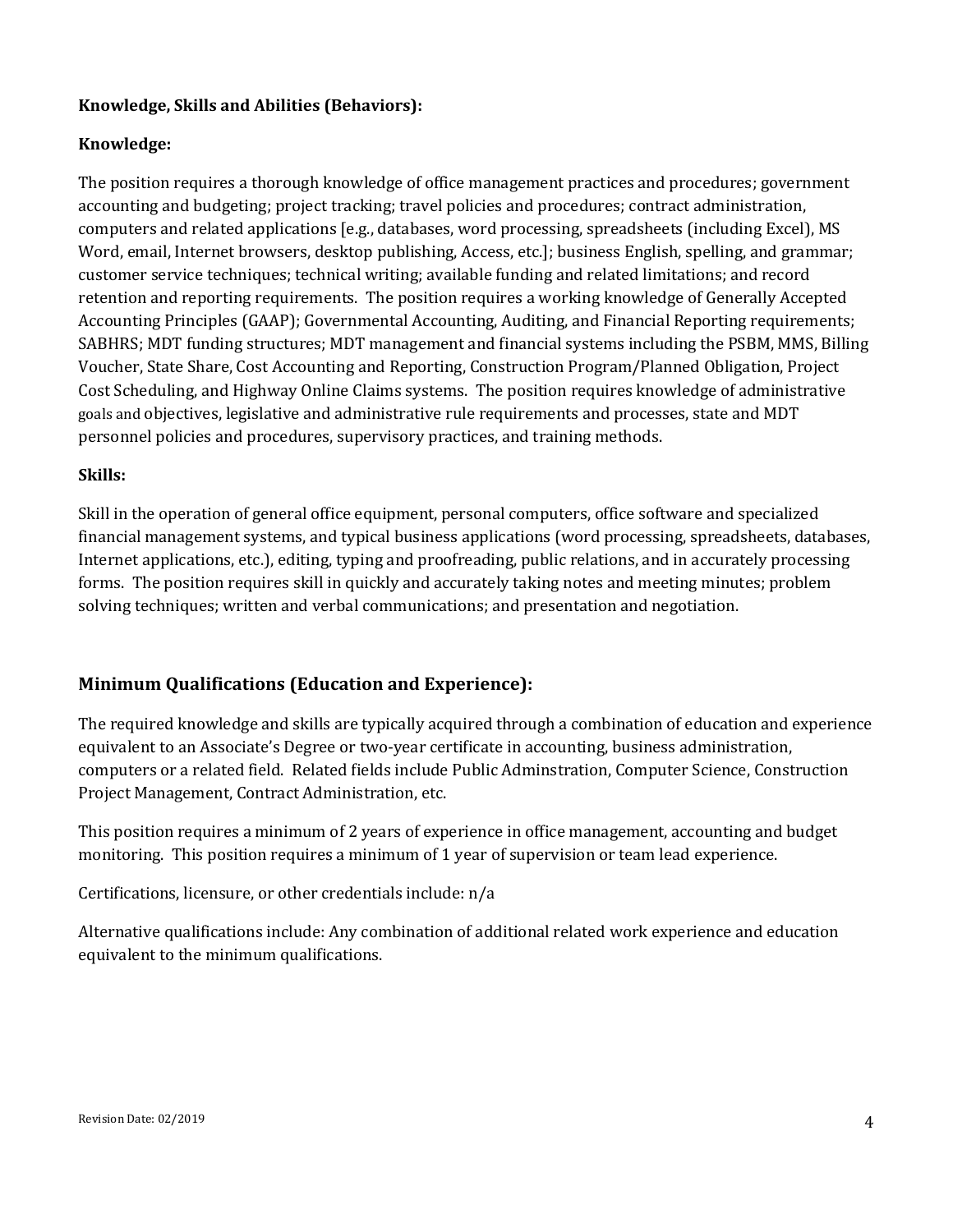# **Special Requirements:**

*List any other special required information for this position*

|                                                                                                                                                                                                               | Fingerprint check            |                                                                     | $\boxtimes$ | Valid driver's license  |  |
|---------------------------------------------------------------------------------------------------------------------------------------------------------------------------------------------------------------|------------------------------|---------------------------------------------------------------------|-------------|-------------------------|--|
| $\boxtimes$                                                                                                                                                                                                   | Background check             |                                                                     |             | Other; Describe         |  |
|                                                                                                                                                                                                               | <b>Union Code</b>            |                                                                     |             | Safety Responsibilities |  |
| The specific statements shown in each section of this description are not intended to be all inclusive. They<br>represent typical elements and criteria considered necessary to perform the job successfully. |                              |                                                                     |             |                         |  |
| <b>Signatures</b>                                                                                                                                                                                             |                              |                                                                     |             |                         |  |
| My signature below indicates the statements in the job description are accurate and complete.                                                                                                                 |                              |                                                                     |             |                         |  |
|                                                                                                                                                                                                               |                              |                                                                     |             |                         |  |
|                                                                                                                                                                                                               | <b>Immediate Supervisor</b>  | <b>Title</b>                                                        |             | <b>Date</b>             |  |
|                                                                                                                                                                                                               | <b>Administrative Review</b> | <b>Title</b>                                                        |             | <b>Date</b>             |  |
|                                                                                                                                                                                                               |                              | My signature below indicates that I have read this job description. |             |                         |  |